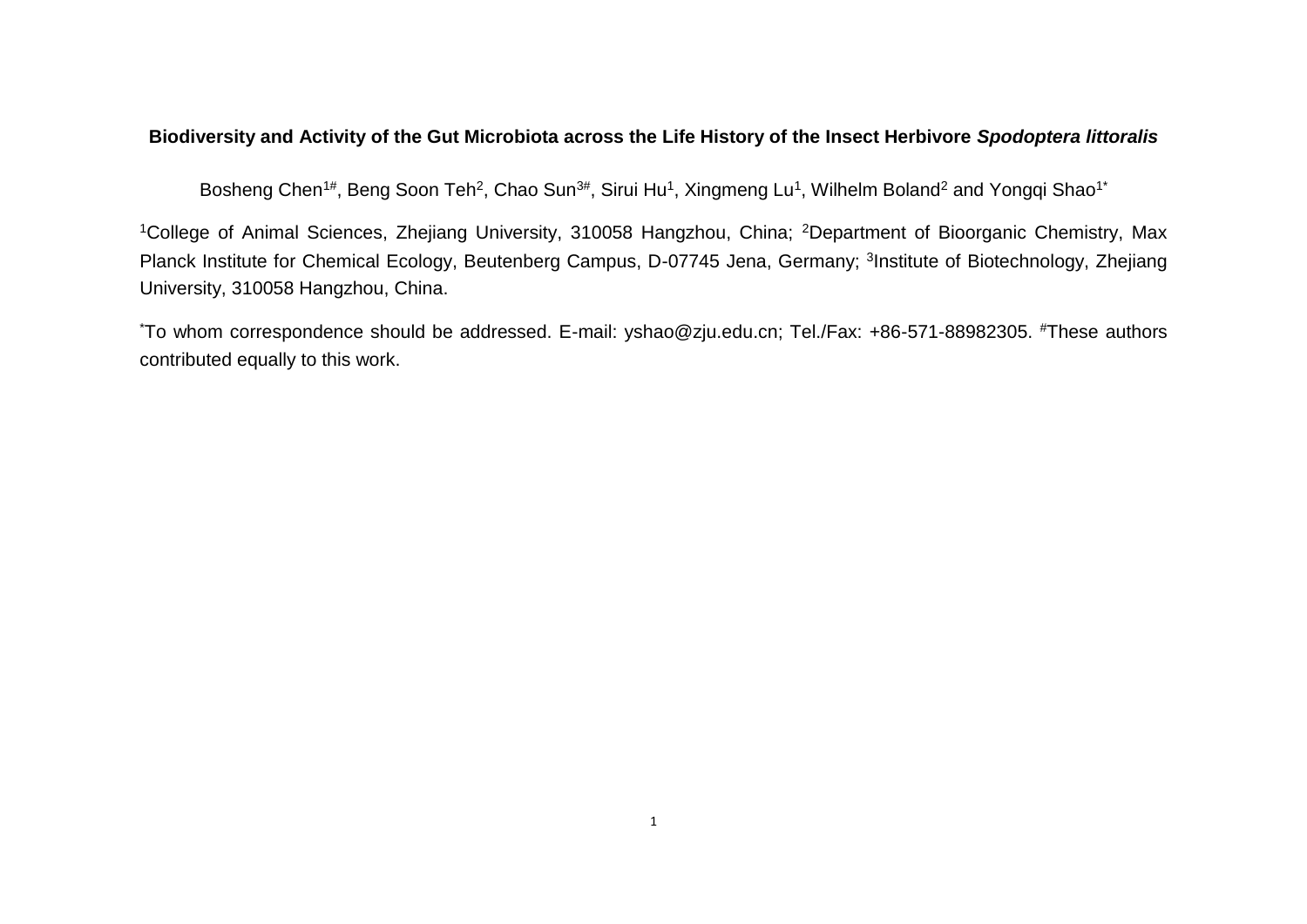**Supplementary Video S1** illustrating a typical hatching process of eggs.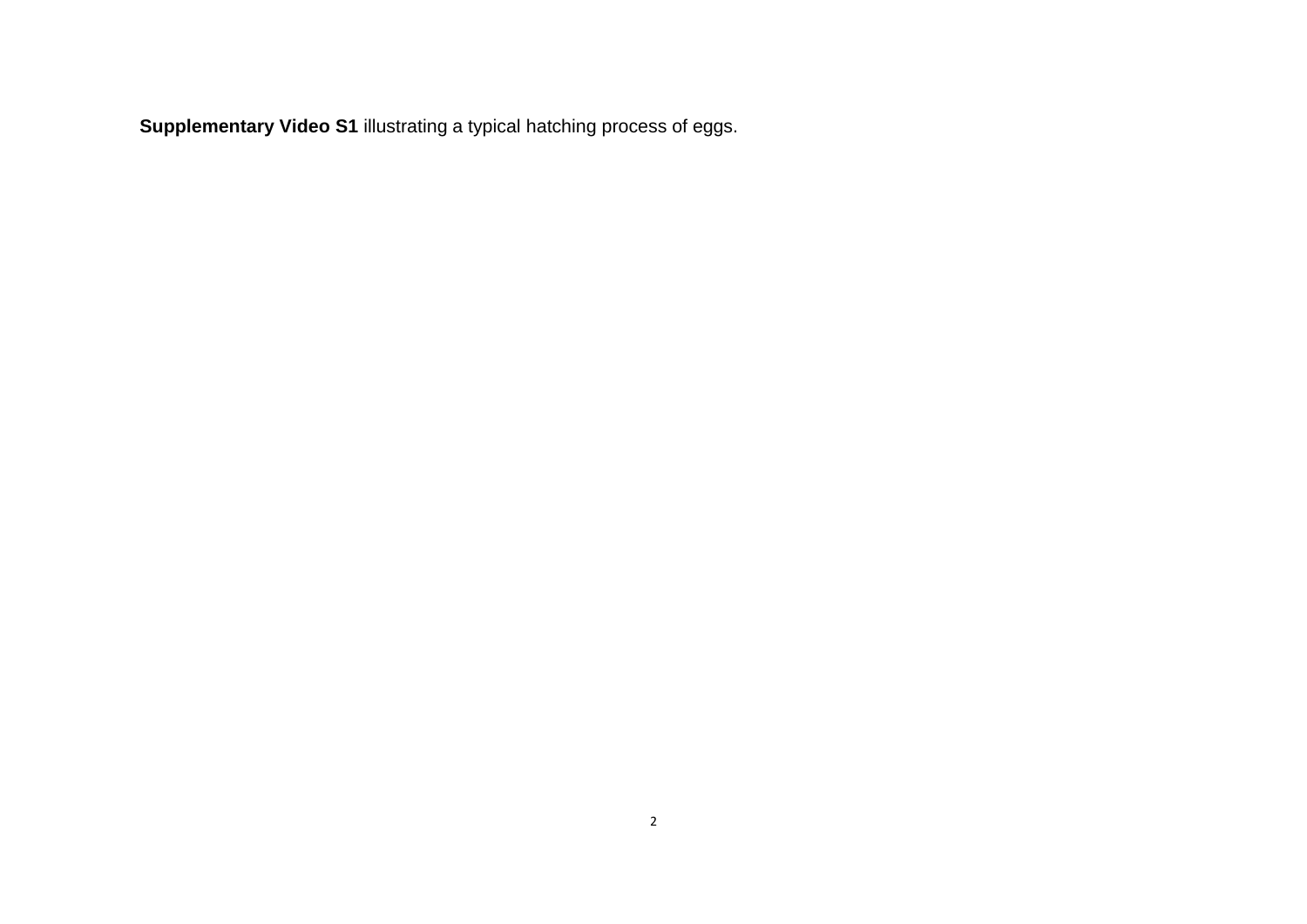**Supplementary Table S1** Primers used for the characterization of bacterial taxa

| Primer sequence (5'-3')     | <b>Target</b>                                                                                                      |                                |  |
|-----------------------------|--------------------------------------------------------------------------------------------------------------------|--------------------------------|--|
|                             |                                                                                                                    |                                |  |
| AGAGTTTGATCCTGGCTCAG        | Eubacteria                                                                                                         | General amplification          |  |
| <b>TCCGGTTGATCCTGCCRG</b>   | Archaea                                                                                                            | General amplification          |  |
| <b>GGTTACCTTGTTACGACTT</b>  | Eubacteria                                                                                                         | General amplification          |  |
|                             |                                                                                                                    |                                |  |
|                             |                                                                                                                    | General amplification          |  |
|                             | Fungi                                                                                                              | General amplification          |  |
|                             |                                                                                                                    | Sequencing                     |  |
| CAGGAAACAGCTATGAC           | Plasmid                                                                                                            | Sequencing                     |  |
|                             |                                                                                                                    |                                |  |
| CGCCCGGGGCGCGCCCCGGGCGGGGC  | Eubacteria                                                                                                         | <b>DGGE</b>                    |  |
| GGGGGCACGGGGGGAACGCGAAGAACC |                                                                                                                    |                                |  |
| TTAC                        |                                                                                                                    |                                |  |
| CGGTGTGTACAAGGCCCGGGAACG    | Eubacteria                                                                                                         | DGGE/Sequencing                |  |
| CGGTGTGTACAAGACCCGGGAACG    | Eubacteria                                                                                                         | DGGE/Sequencing                |  |
| AACGCGAAGAACCTTAC           | Eubacteria                                                                                                         | Sequencing                     |  |
|                             |                                                                                                                    |                                |  |
|                             |                                                                                                                    | 454 sequencing                 |  |
| <b>GTNTTACNGCGGCKGCTG</b>   | Eubacteria                                                                                                         | 454 sequencing                 |  |
|                             | <b>TCCGTAGGTGAACCTGCGG</b><br><b>TCCTCCGCTTATTGATATGC</b><br><b>GTAAAACGACGGCCAG</b><br><b>GAGTTTGATCNTGGCTCAG</b> | Fungi<br>Plasmid<br>Eubacteria |  |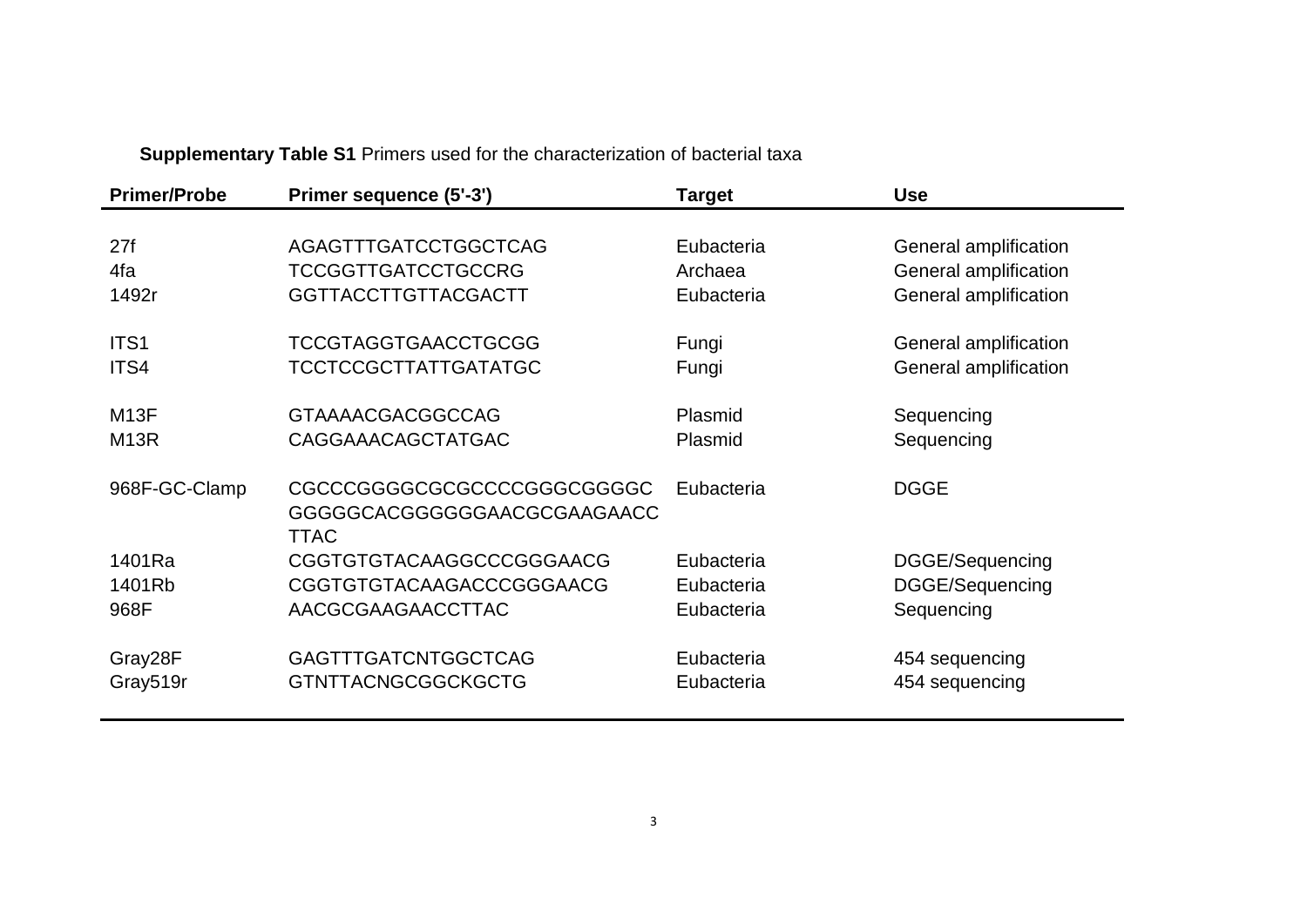| <b>Samples</b> | <b>Total reads</b> | <b>Valid reads</b> | <b>Reads</b><br>assigned to<br>genus | Phylum                  | <b>Class</b>             | Order            | <b>Family</b> | <b>Genus</b> |
|----------------|--------------------|--------------------|--------------------------------------|-------------------------|--------------------------|------------------|---------------|--------------|
| Egg $(D)$      | 2811               | 2792               | 1432                                 | 5                       | $\overline{7}$           | $\boldsymbol{8}$ | 10            | 15           |
| Egg $(R)$      | 8001               | 7903               | 5471                                 | 6                       | $\, 8$                   | 10               | 12            | 17           |
| E-instar $(D)$ | 5517               | 5509               | 3595                                 | 5                       | $\,6\,$                  | $\overline{7}$   | 11            | 23           |
| E-instar $(R)$ | 7905               | 7797               | 5093                                 | 6                       | $\overline{7}$           | 10               | 11            | 33           |
| L-instar $(D)$ | 8771               | 8614               | 6869                                 | 5                       | $\overline{5}$           | 6                | 10            | 17           |
| L-instar $(R)$ | 10855              | 10801              | 8820                                 | 5                       | $\,6\,$                  | 6                | 8             | 30           |
| Pupa (D)       | 5271               | 5260               | 2511                                 | 3                       | $\overline{\mathcal{A}}$ | 5                | 5             | 8            |
| Pupa (R)       | 8329               | 8290               | 6801                                 | 5                       | $\boldsymbol{9}$         | 14               | 19            | 29           |
| Female (D)     | 3565               | 3531               | 3199                                 | 3                       | $\overline{5}$           | 8                | 12            | 20           |
| Female (R)     | 14684              | 14441              | 8776                                 | $\,8\,$                 | 14                       | 24               | 39            | 62           |
| Male $(D)$     | 11905              | 11841              | 8653                                 | $\overline{\mathbf{4}}$ | $\,6\,$                  | $\overline{7}$   | 10            | 18           |
| Male $(R)$     | 30290              | 30286              | 22892                                | 3                       | $\overline{4}$           | 6                | $10$          | 18           |

## **Supplementary Table S2** Bacterial communities in *S. littoralis*